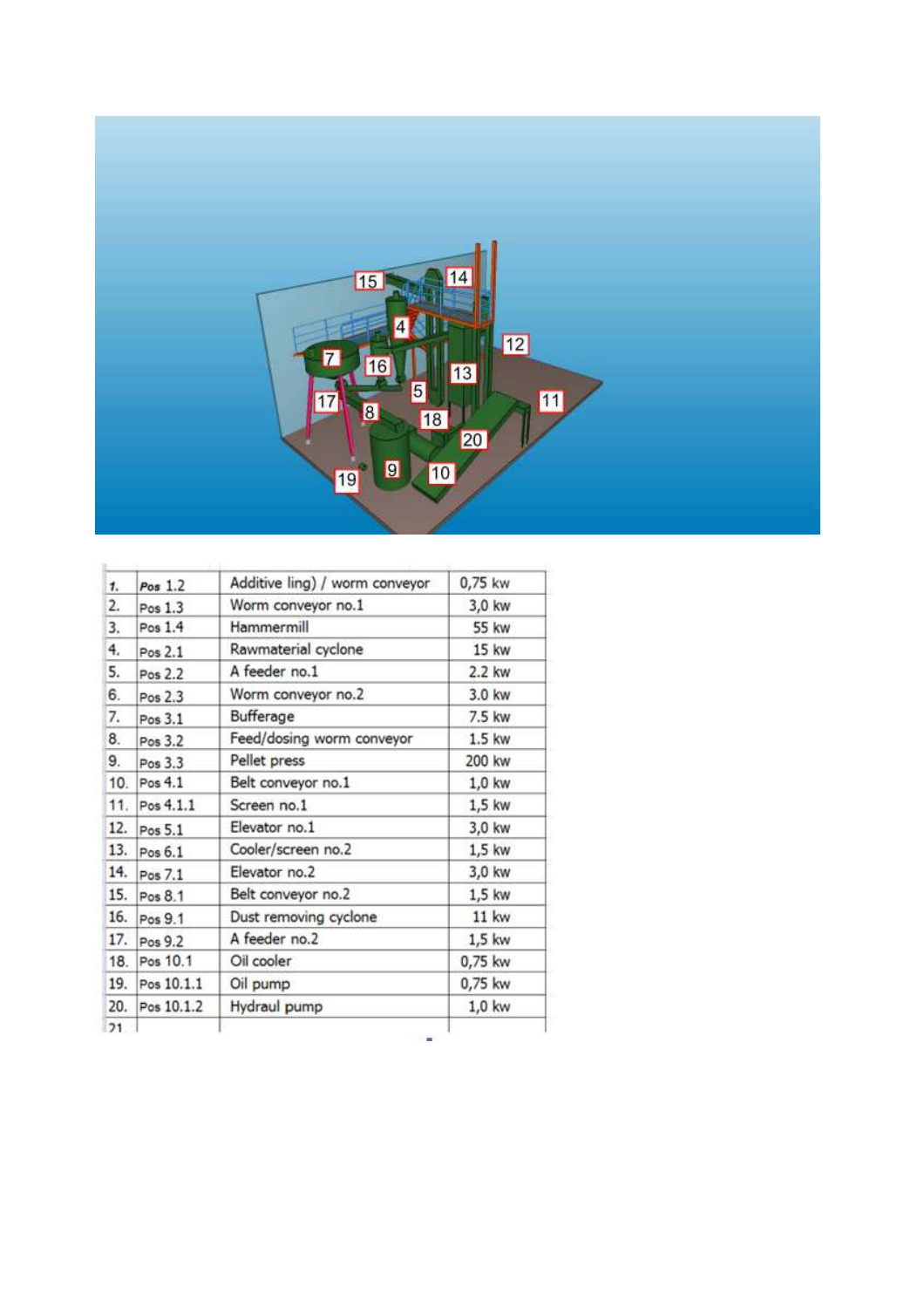

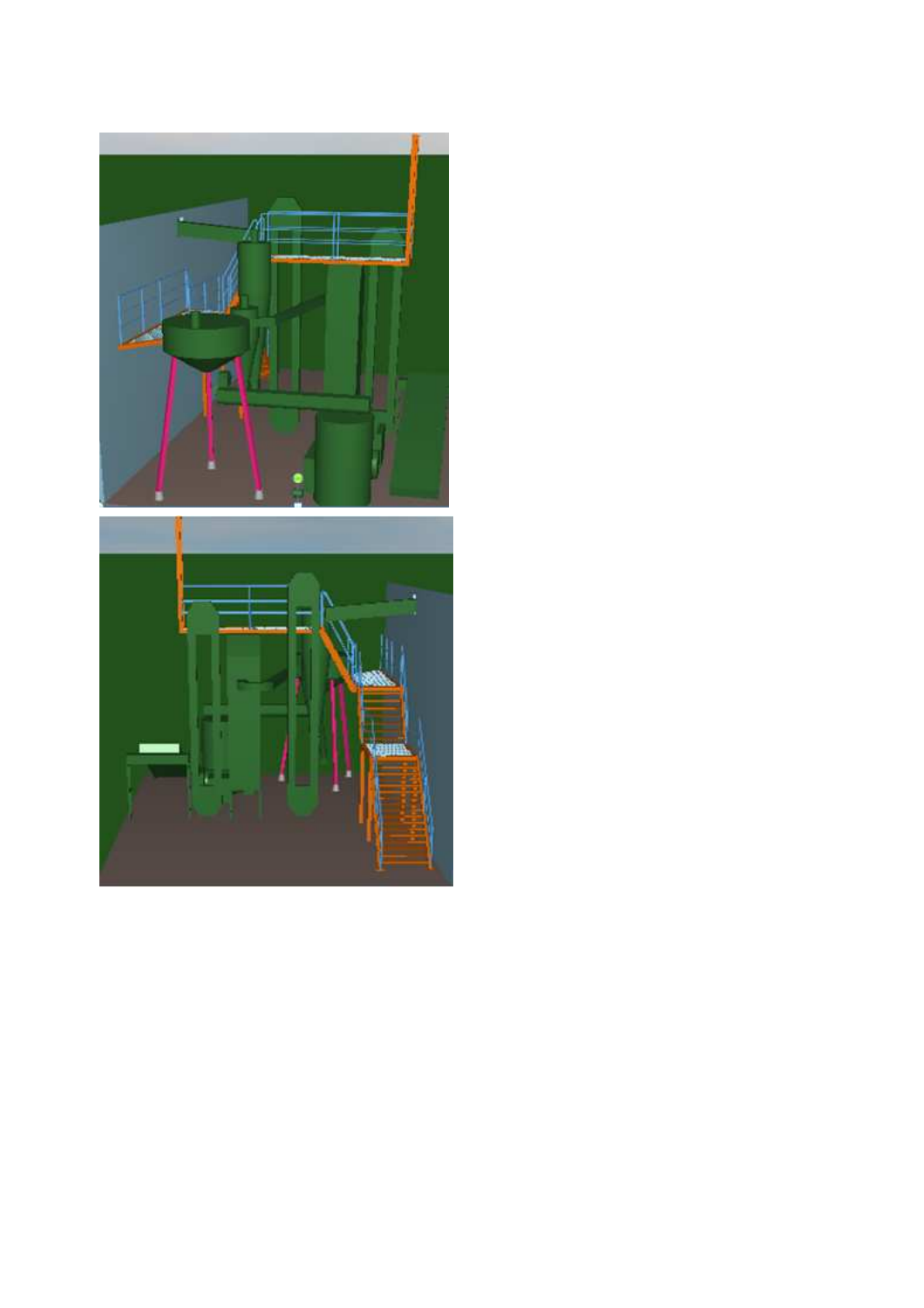

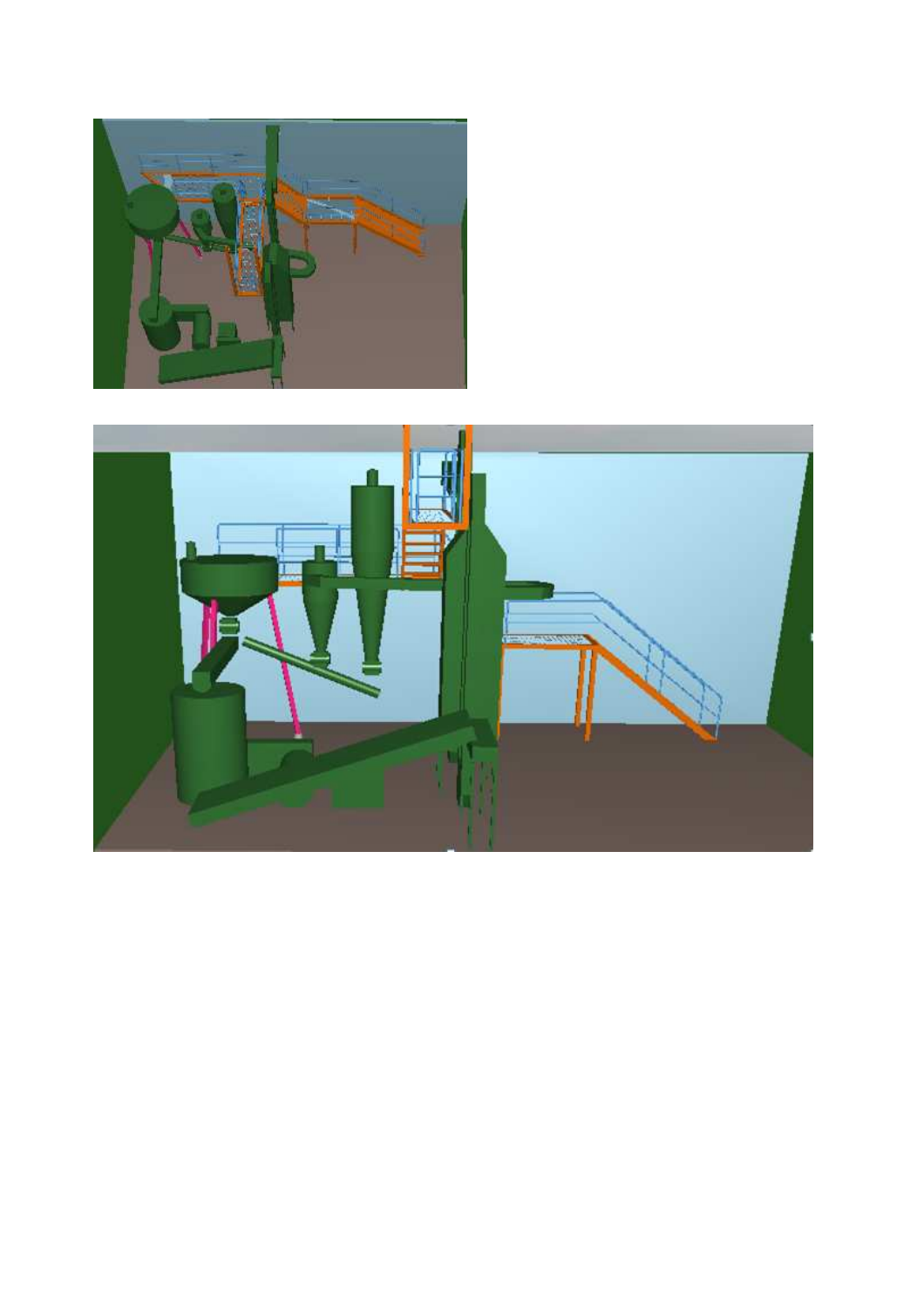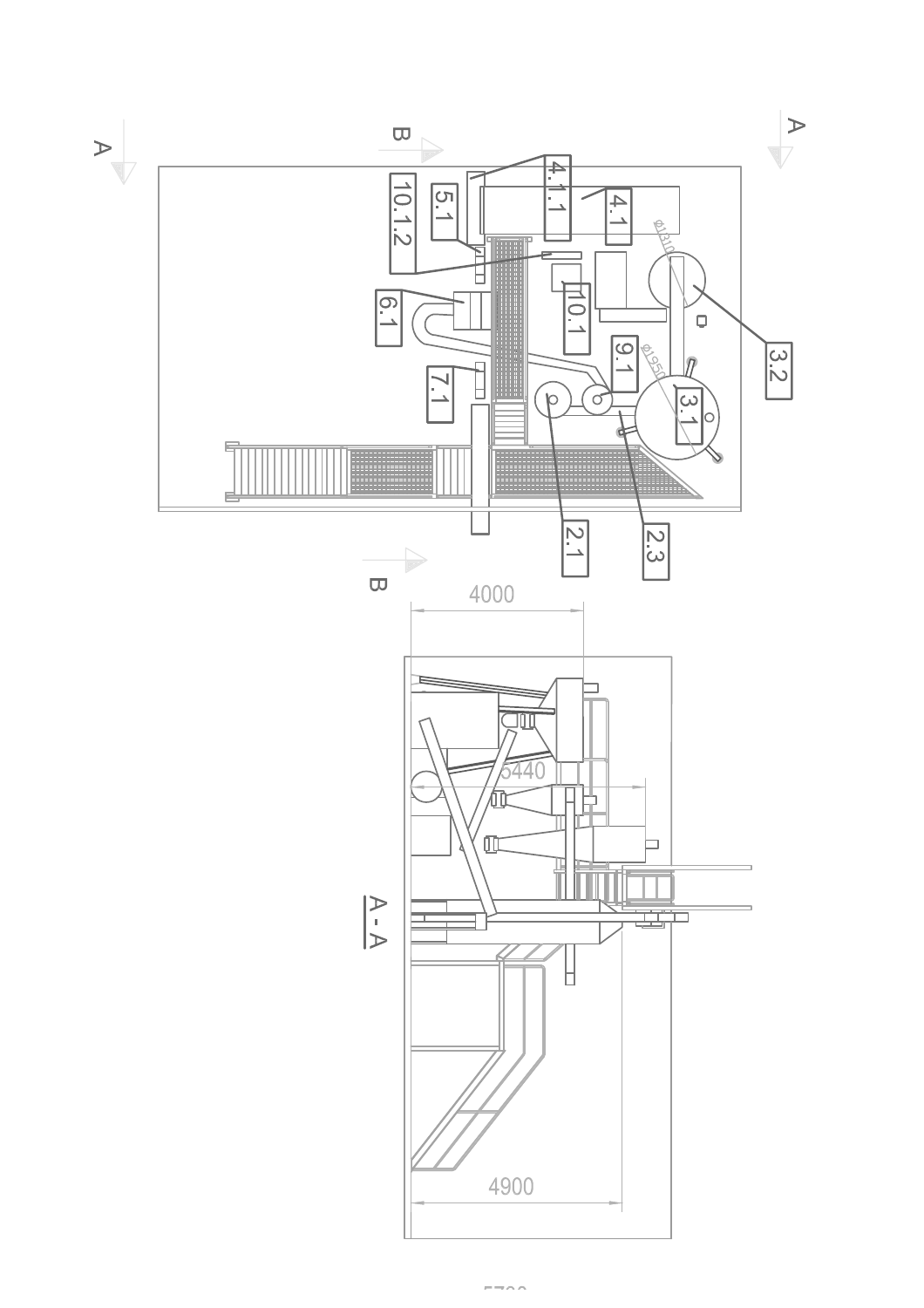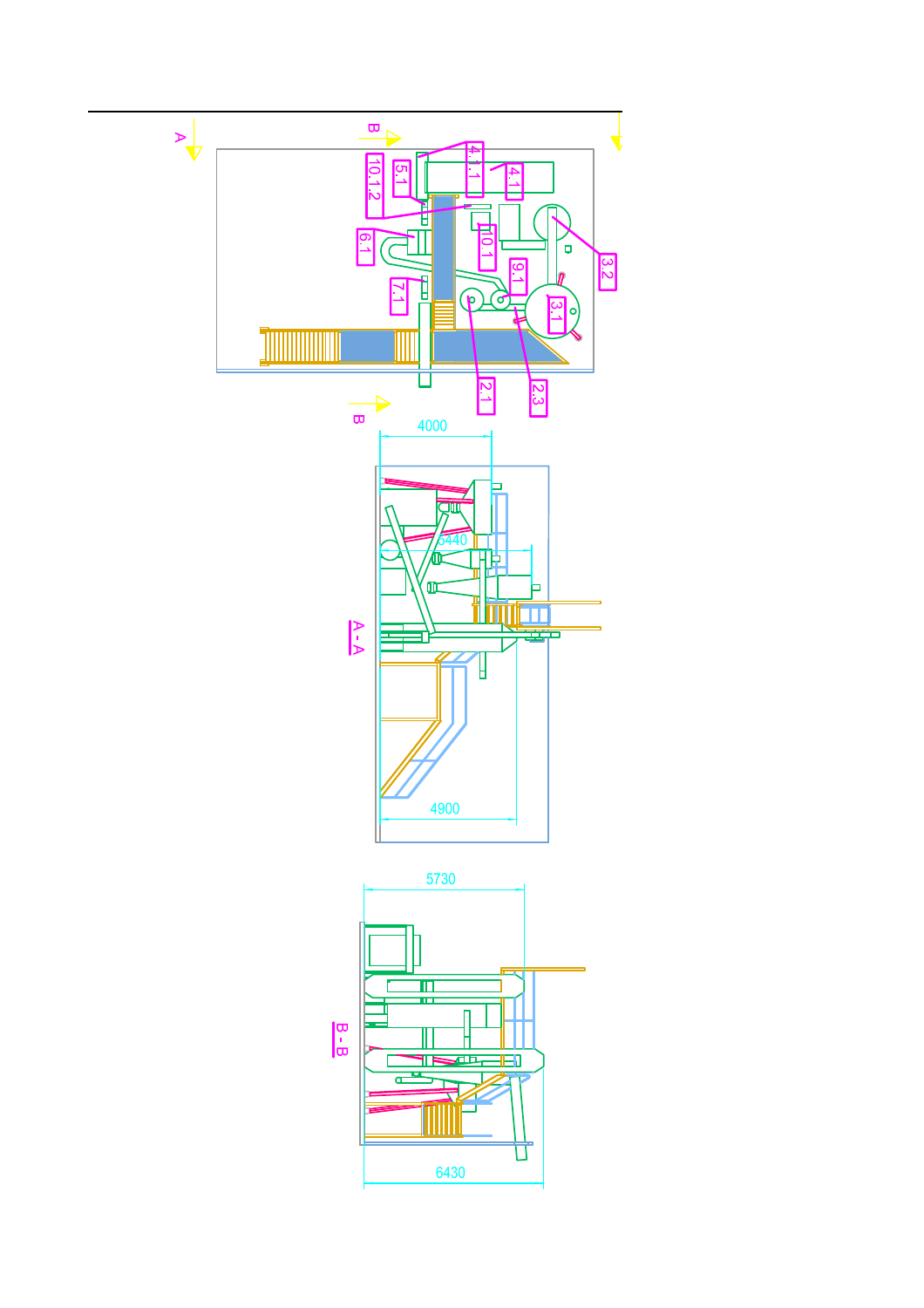The pellet production line is operated from the computer of the control room. All alarms are visible on the computer monitor.

Stepless production is possible up to 3600 kg/h .

The control system automatically controls optimal production, but also manual control is possible. All conveyors and elevators are provided with rotation sensors and jam sensors. The pellet press is observed automatically, too low or too large value stops production, value is monitored on the computer monitor.

Historical production values of up to 5 days can be retrieved.



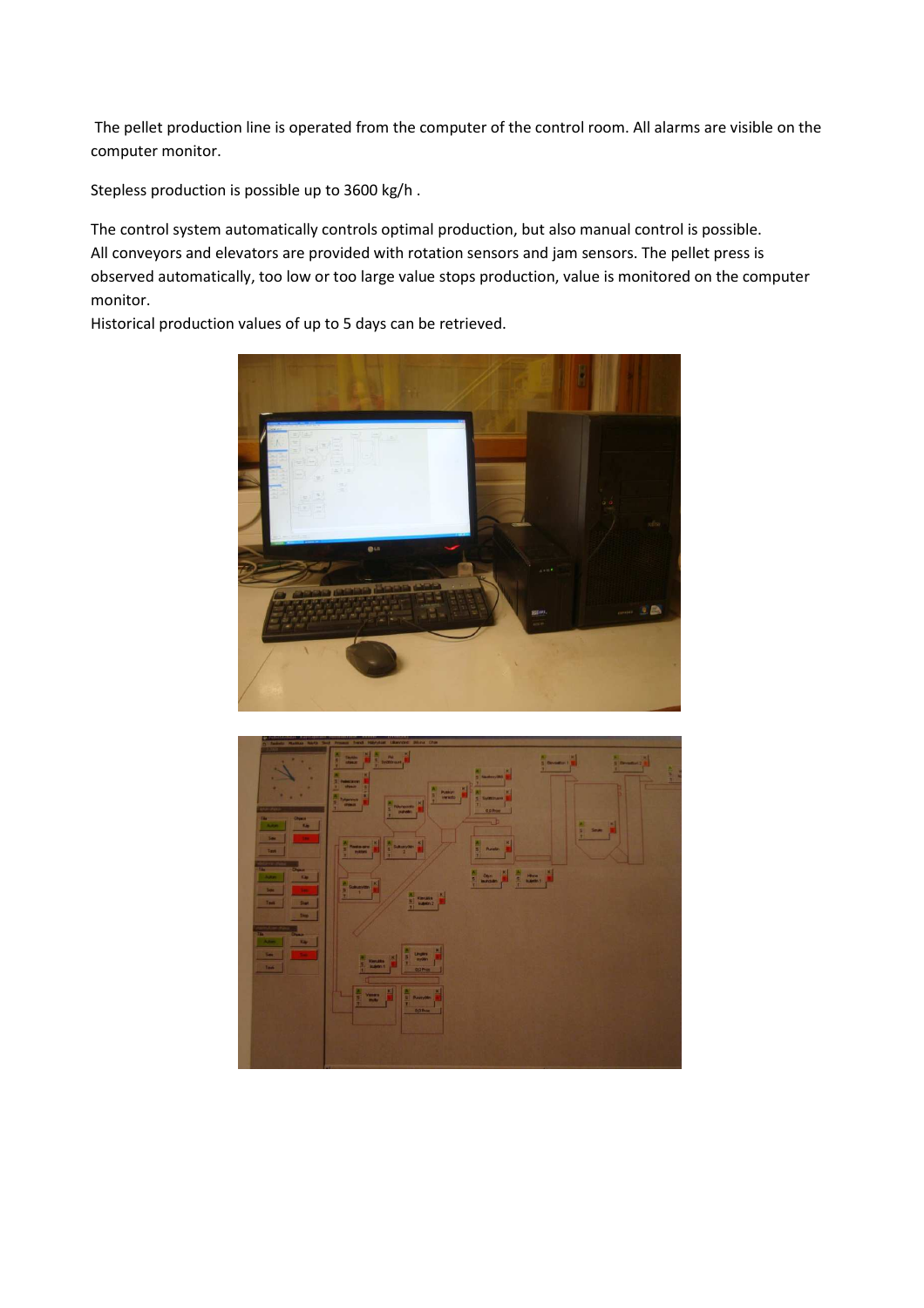

There are two control panels in the production rooms. The control panels have the same control possibilities as the computer.

One is situated near the pellet press and the second is situated near hammermill.

The production is controlled by an Omron PLC. It is connected to the computer of the control room.

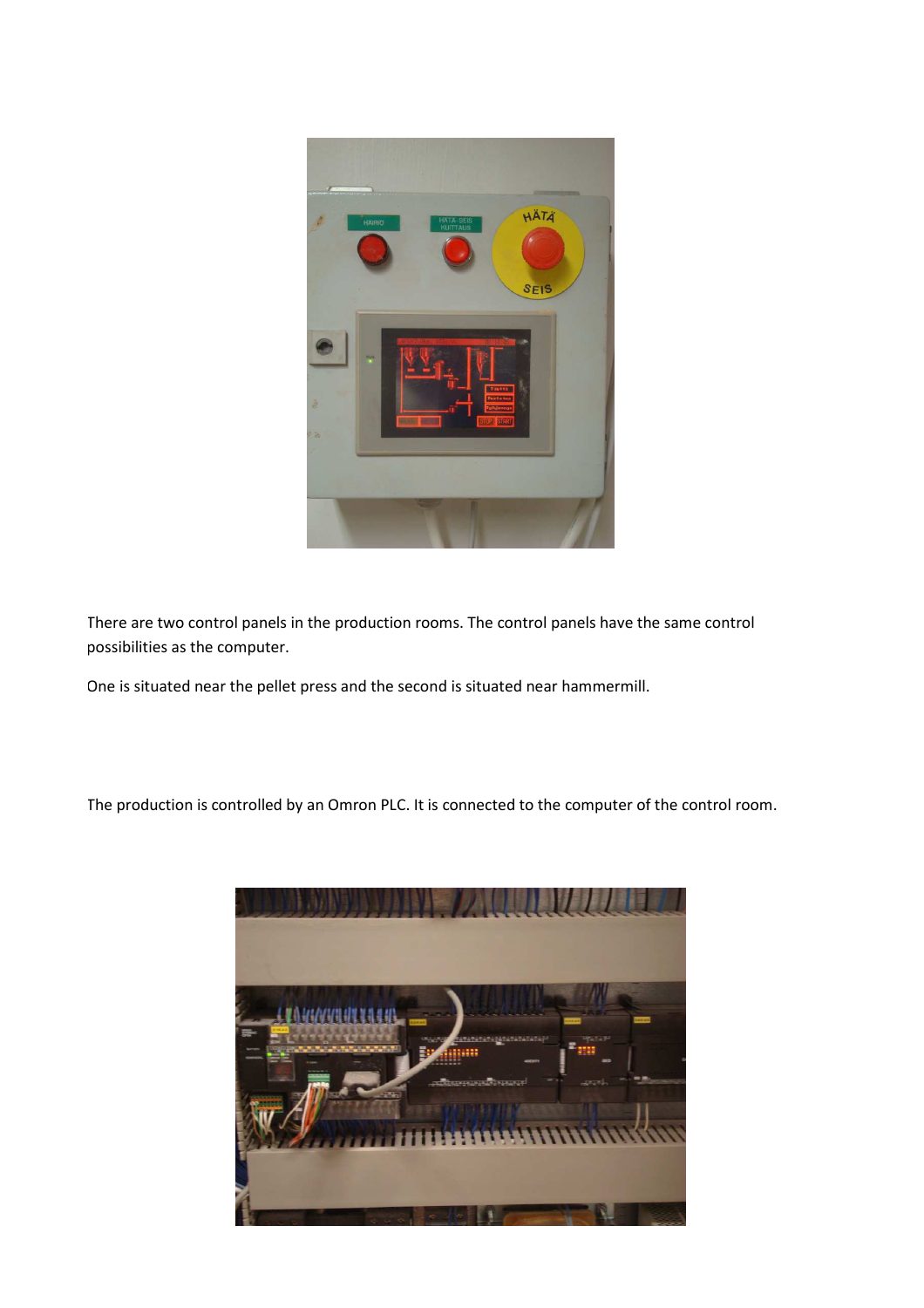

The control cubicle includes the PLC, soft starters, inverters etc.